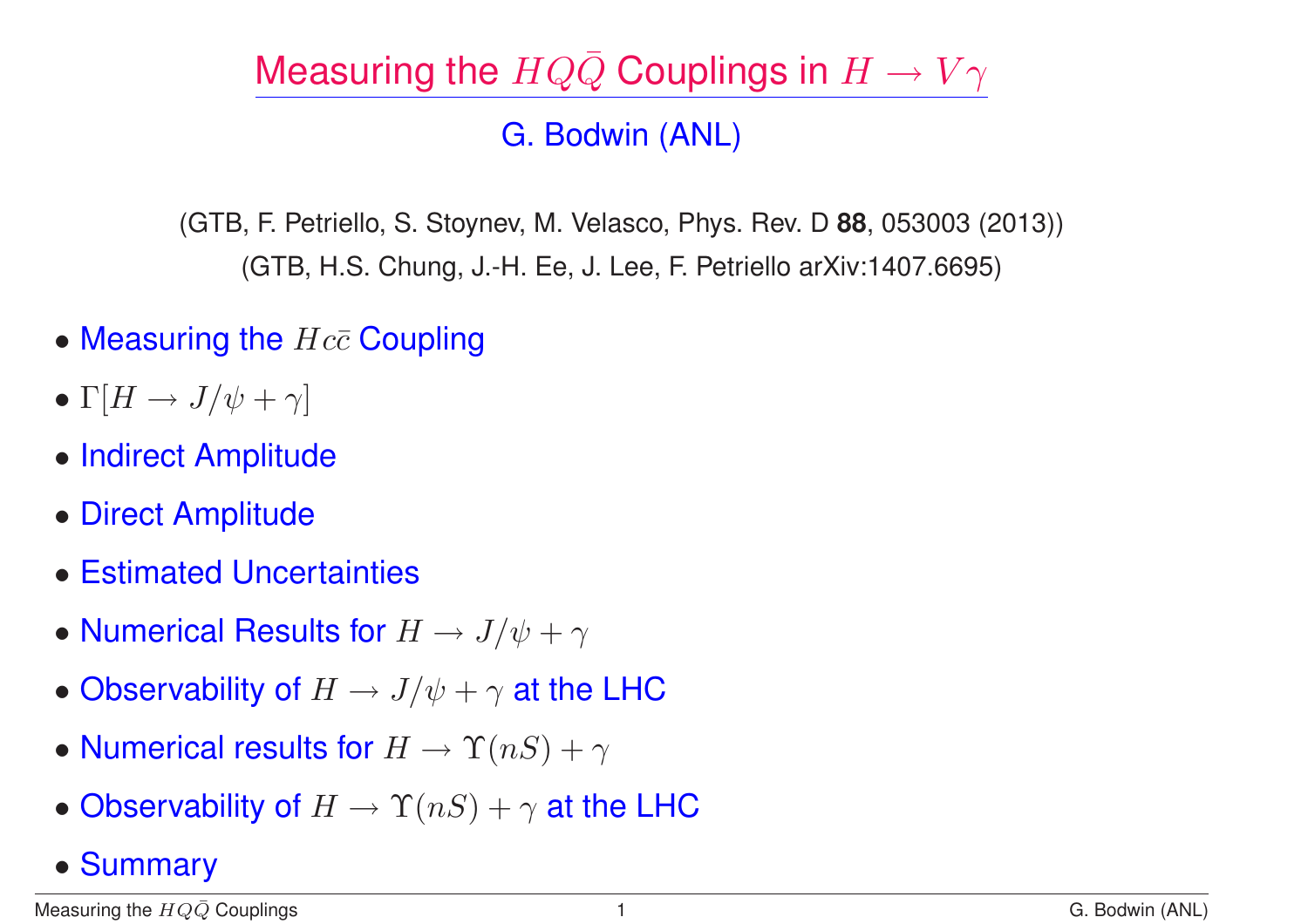- Higgs couplings to vector bosons,  $\tau$  leptons, and b quarks have been measured.
- The coupling to  $t$  quarks is known implicitly from loop contributions to decay processes.
- However, the couplings to first- and second-generation quarks are *terra incognita*.
- One could hope to measure the  $Hc\bar{c}$  coupling in direct decays to  $J/\psi + \gamma$ :



• The channel  $J/\psi \to \ell^+\ell^-$ , when combined with the  $m_H$  and  $m_{J/\psi}$  mass constraints, provides a clean experimental signal.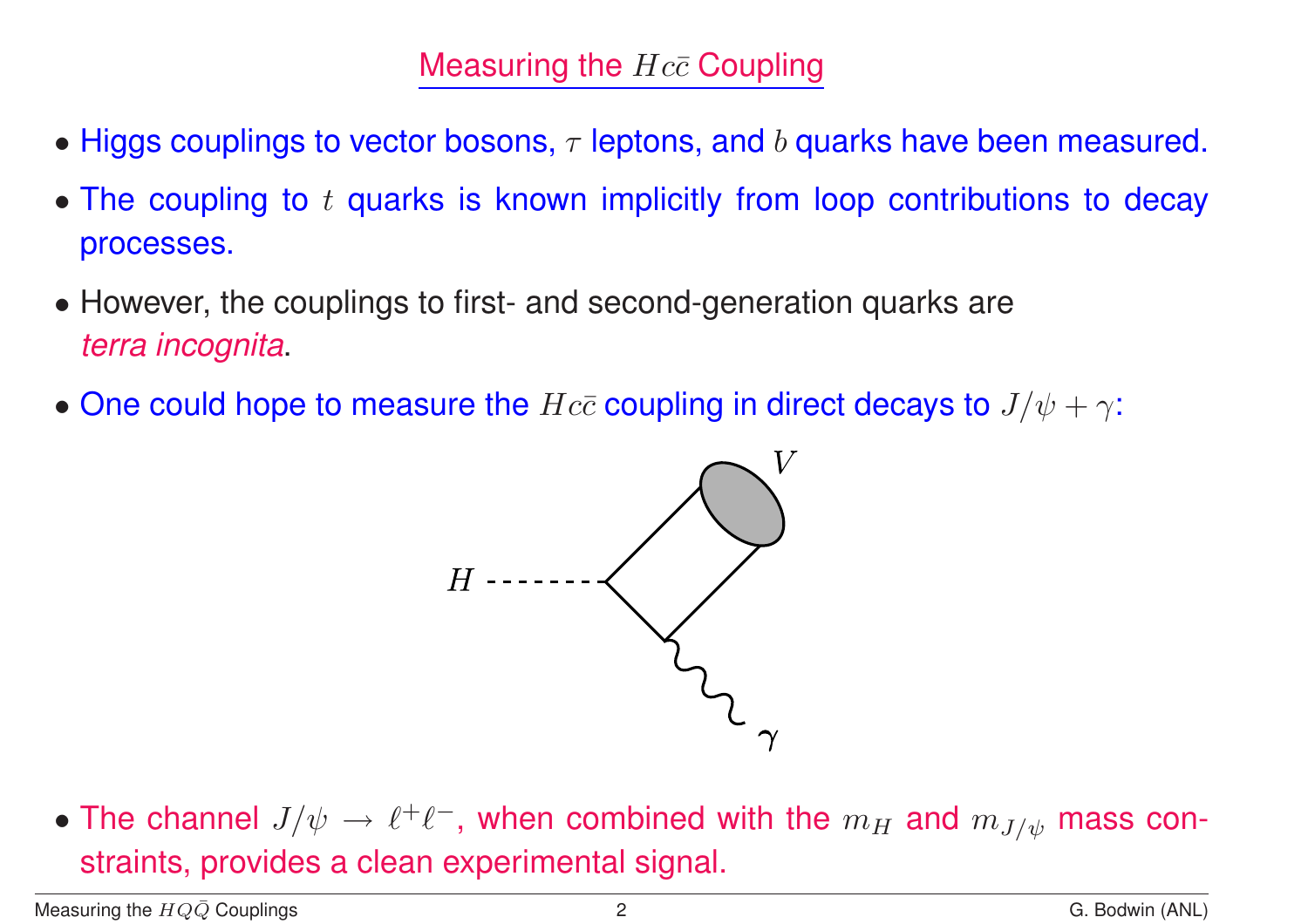• The direct amplitude was computed many years ago.

(Keung, PRD 27, 2762 (1983))

- $-$  It is proportional to the  $H\bar{c}c$  coupling.
- **–** But, the corresponding decay width is far too small to be observed at the LHC.
- However, there is also a (newly identified) indirect process for producing a vector quarkonium plus a photon:



Dominated by  $t$  quarks and  $W$  bosons in the loop.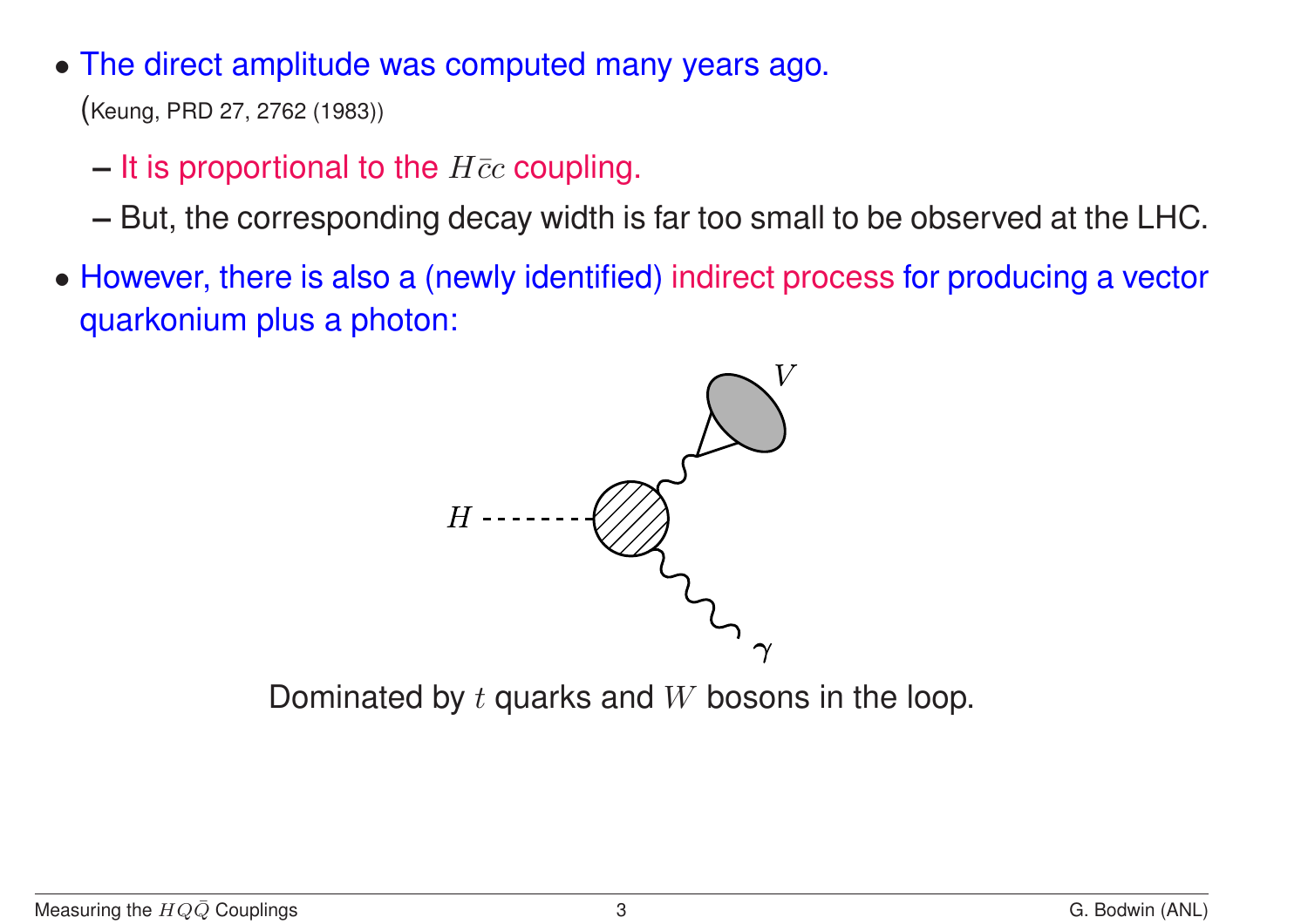- For  $J/\psi$ , the indirect amplitude is about an order of magnitude larger than the direct amplitude.
- The interference between the direct and indirect amplitudes is large enough to be measured at the LHC.
- Requires knowing the theoretical prediction for the indirect amplitude with good precision.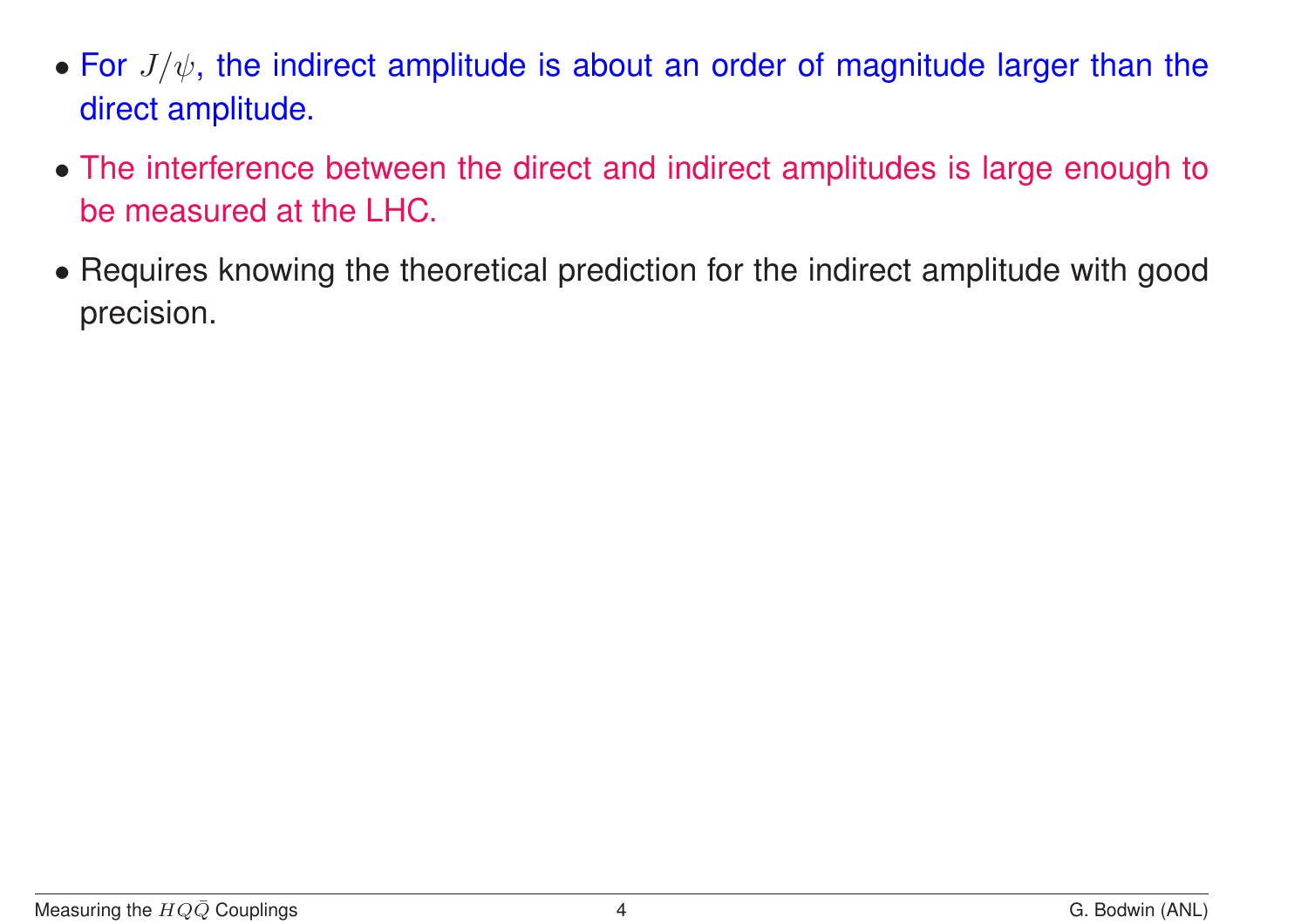## $\Gamma[H \to J/\psi + \gamma]$

• Parametrize deviations from the standard-model  $Hc\bar{c}$  coupling with a factor  $\kappa_c$ :

$$
g_{Hc\bar{c}} = \kappa_c \; g_{Hc\bar{c}}^{\rm SM} \; .
$$

• Then, the decay rate is

$$
\Gamma[H \to J/\psi + \gamma] = \left| \sqrt{\Gamma_{\text{indirect}}^{\text{SM}}} - \kappa_c \sqrt{\Gamma_{\text{direct}}^{\text{SM}}} \right|^2.
$$

- The indirect and direct amplitudes interfere destructively (aside from a small phase (0.005) that we neglect).
- The rate depends on both the magnitude and the phase of  $g_{Hc\bar{c}}$ .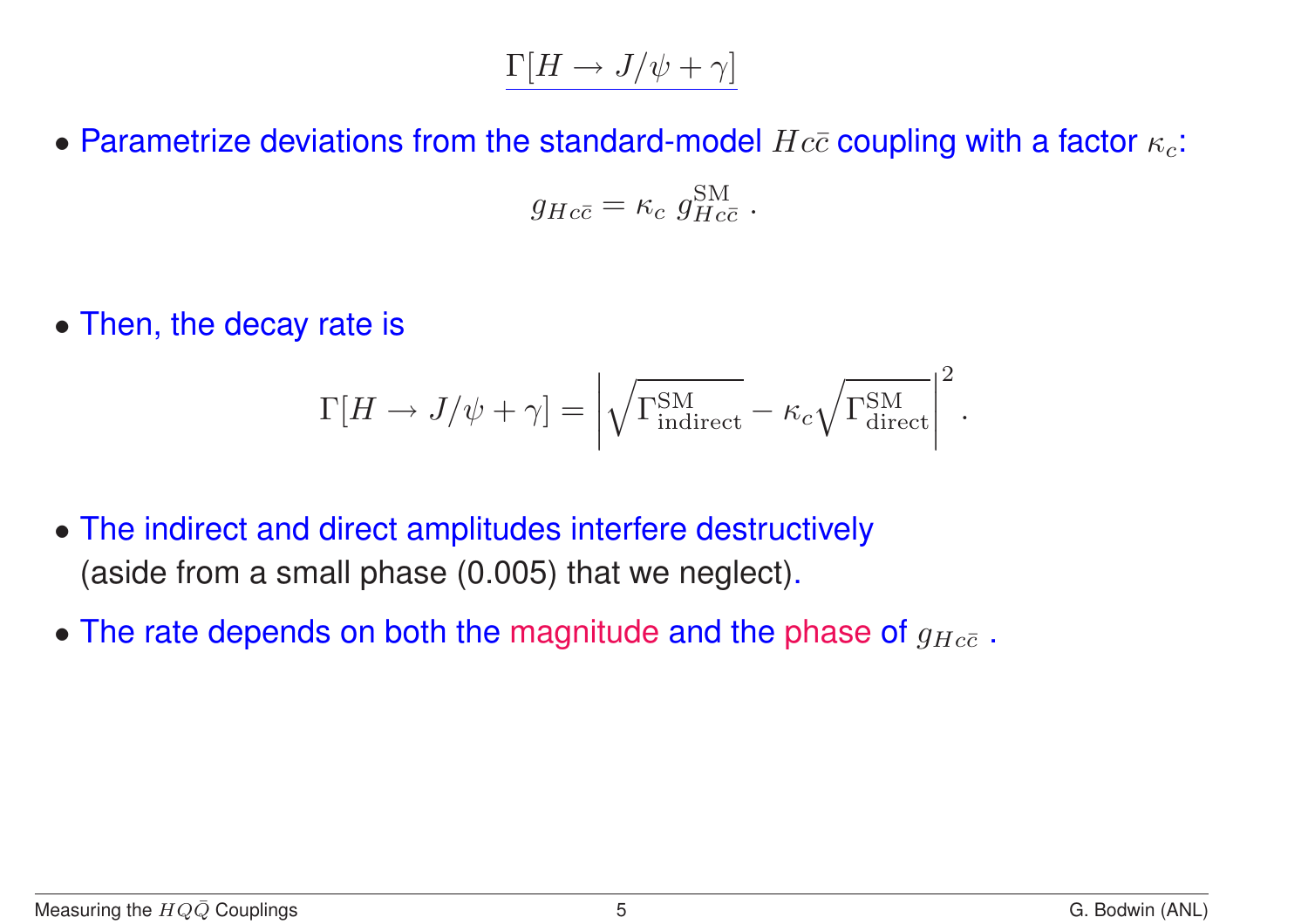#### Indirect Amplitude

- It is essential to predict the indirect amplitude very precisely in order to measure the direct amplitude.
- Can be computed from  $H \to \gamma \gamma^*$ , followed by  $\gamma^* \to J/\psi$ .
- $H \to \gamma\gamma^*$  can be approximated by  $H \to \gamma\gamma$ , up to corrections of order  $m_{J/\psi}^2/m_H^2.$ 
	- $-$  The amplitude for  $H \to \gamma\gamma$  has been computed to high precision.

(Dittmaier *et al.*, arXiv:1101.0593, arXiv:1201.3084)

- Extract the amplitude for  $\gamma^* \to J/\psi$  from the measured rate for  $J/\psi \to \ell^+ \ell^-$ .
	- **–** Both amplitudes are proportional to the coupling of the  $J/\psi$  to the EM current.
	- **–** This approach effectively includes QCD and relativistic corrections to all orders greatly reducing uncertainties.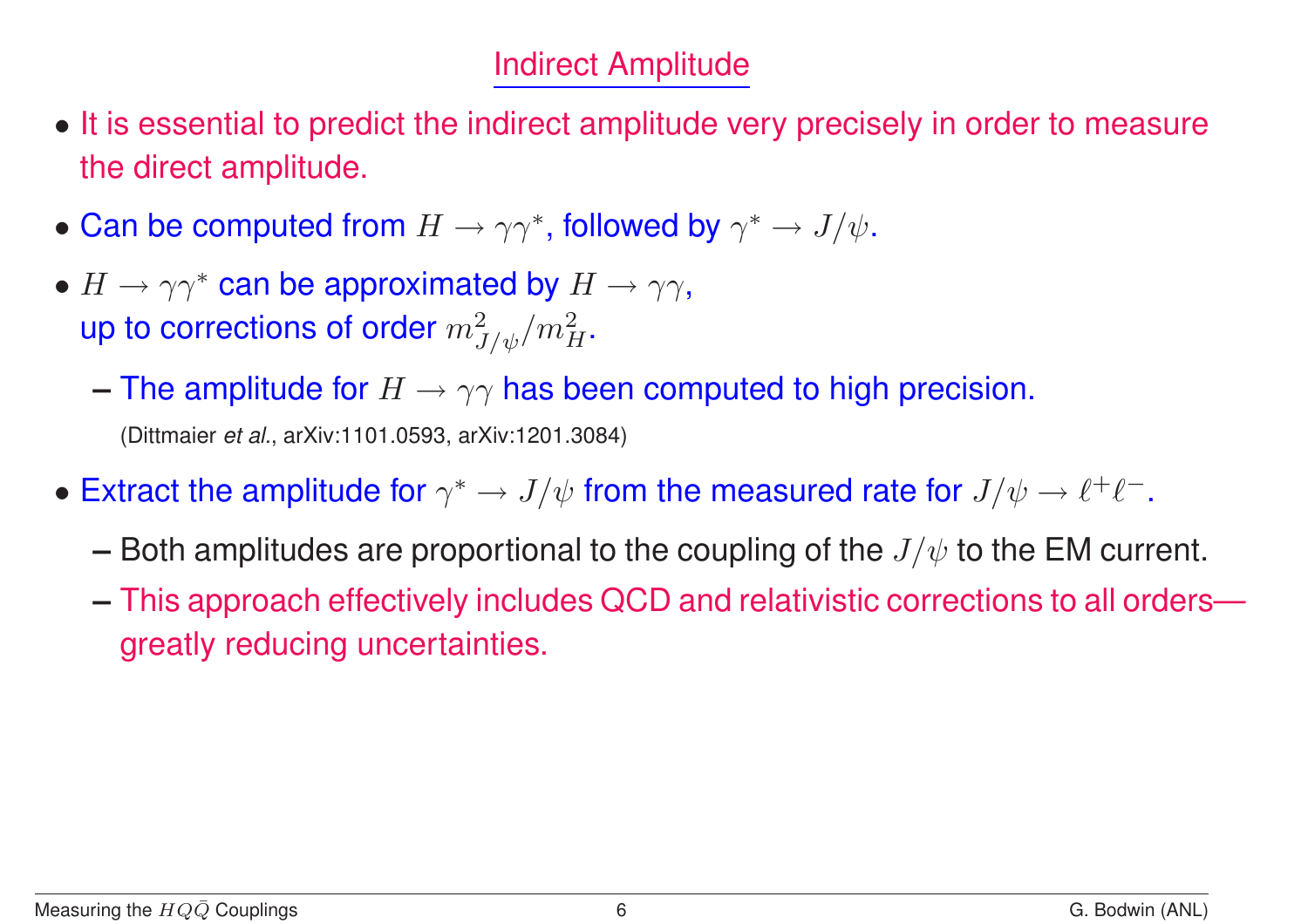#### Direct Amplitude

- We used nonrelativistic QCD (NRQCD) to compute the direct amplitude to all orders in  $v^2$  for the  $Q\bar{Q}$  Fock state.
	- **–** NRQCD nonperturbative long-distance matrix elements (LDMEs) at leading and subleading orders in  $v^2$  from  $\Gamma[J/\psi \to e^+e^-]$  and a potential-model. (GTB, Chung, Kang, Lee, Yu, PRD 77, 094017 (2008))
- We also computed the direct amplitude through order  $v^2$  using the light-cone formalism.

(Jia, Yang, NPB 814, 217 (2009))

- **–** Accurate up to corrections of order  $m_c^2/m_H^2$ .
- **–** Allowed us to make contact with an existing light-cone calculation of one-loop corrections at leading order in  $v^2$ .
- **Allowed us to sum leading logs of**  $m_H^2/m_c^2$ .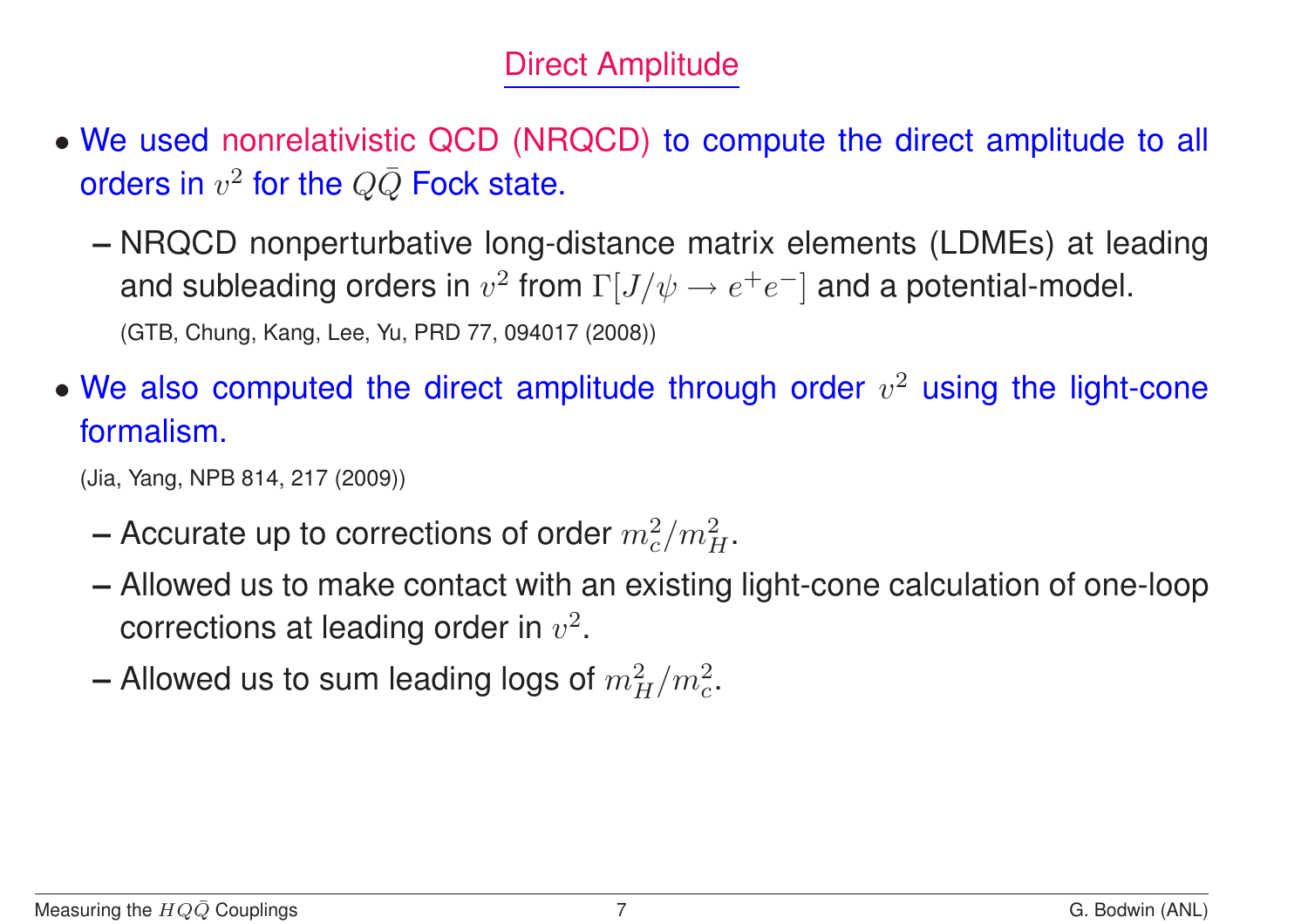• The light-cone amplitude  $i\mathcal{M}$  involves an integration over the longitudinal momentum fraction  $x$  of the  $Q$  in the quarkonium:

$$
i\mathcal{M} = f_V \int_{-1}^{+1} dx \, T_H(x) \phi(x).
$$

- The decay constant  $f_V$  has an NRQCD expansion (sum of short-distance coefficients times LDMEs).
- The hard-scattering kernel  $T_H$  can be calculated in perturbation theory. At leading order in  $\alpha_s$

$$
T_H(x) \propto 1/(1-x^2) = 1 + x^2 + \dots
$$

- $-$  The "1" term and the order- $v^0$  part of  $f_V$  give the  $v^0$  contribution.
- The " $x^{2}$ " term and the order- $v^2$  part of  $f_V$  give the corrections of order  $v^2$ .
- **Complete order-** $\alpha_s$  **corrections are known for the "1" term.**

(Shifman, Vysotsky, NPB 186, 475 (1981))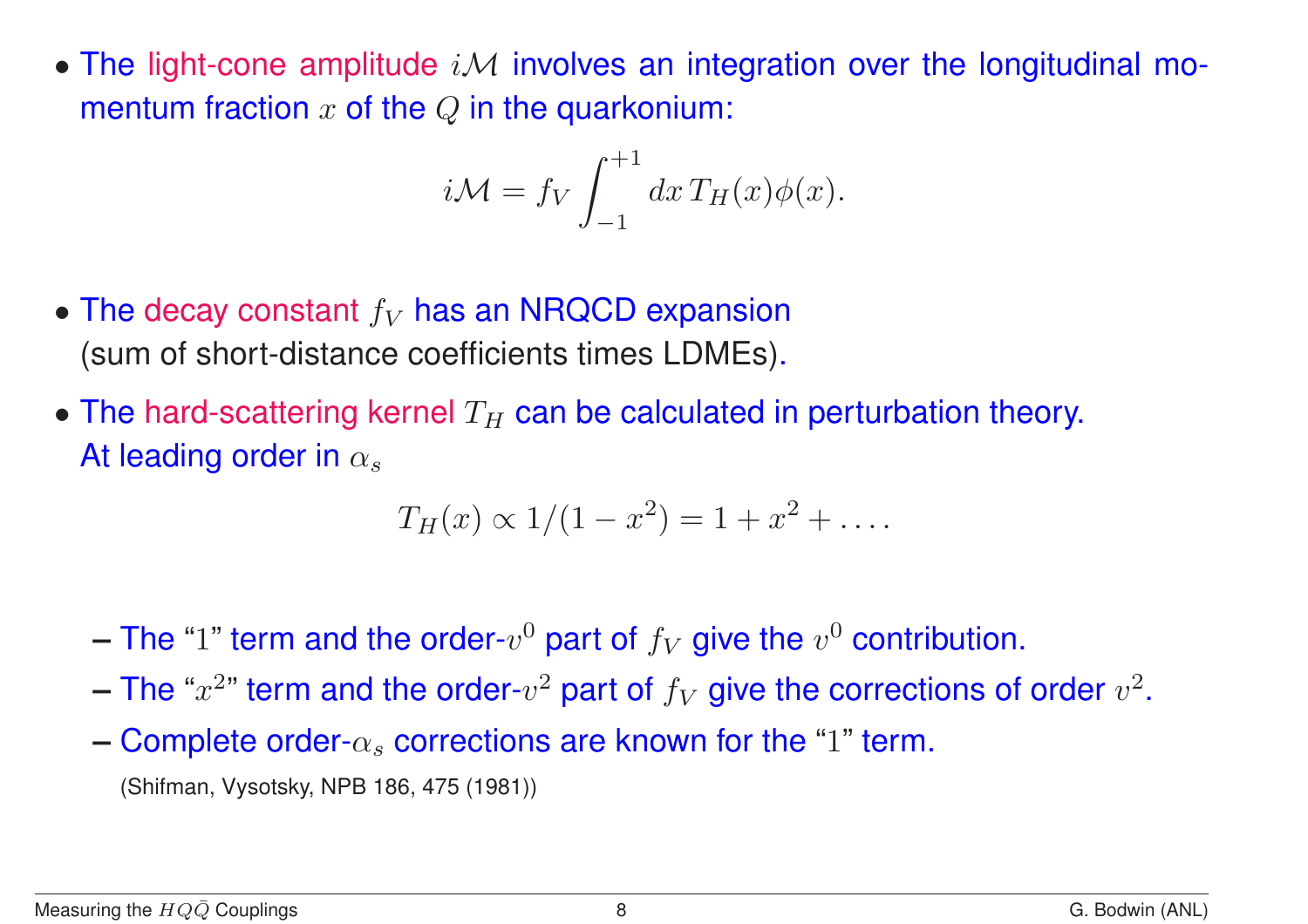- Light-cone distribution amplitude (LCDA)  $\phi(x)$  is nonperturbative and depends on the factorization scale.
	- $-$  Initially, choose the scale to be  $m_c$ .
	- $-$  Compute the x moments of the LCDA at the scale  $m_c$  by using the relations between the moments of the LCDA and the NRQCD LDMEs.

(Braguta, PRD 75, 094016 (2007); Braguta, Likhoded, Luchinsky, PLB646, 80 (2007))

 $-$  Evolution of the LCDA moments from the scale  $m_c$  to the scale  $m_H$  incorporates logs of  $m_H^2/m_c^2$ .

(Brodsky, Lepage, PRD 22, 2157 (1980))

- The evolution equation is usually solved by expanding in Gegenbauer polynomials.
	- **–** We used this method to resum leading logs for the "1" term.

(Shifman, Vysotsky, NPB 186, 475 (1981))

- $-$  For the " $x^{2}$ " term, the Gegenbauer expansion diverges.
- **–** Instead, we solved the evolution equation perturbatively through relative order  $\alpha_s^2$  $\frac{2}{s}$  .

(Jia, Wang, NPB 814, 217, (2009))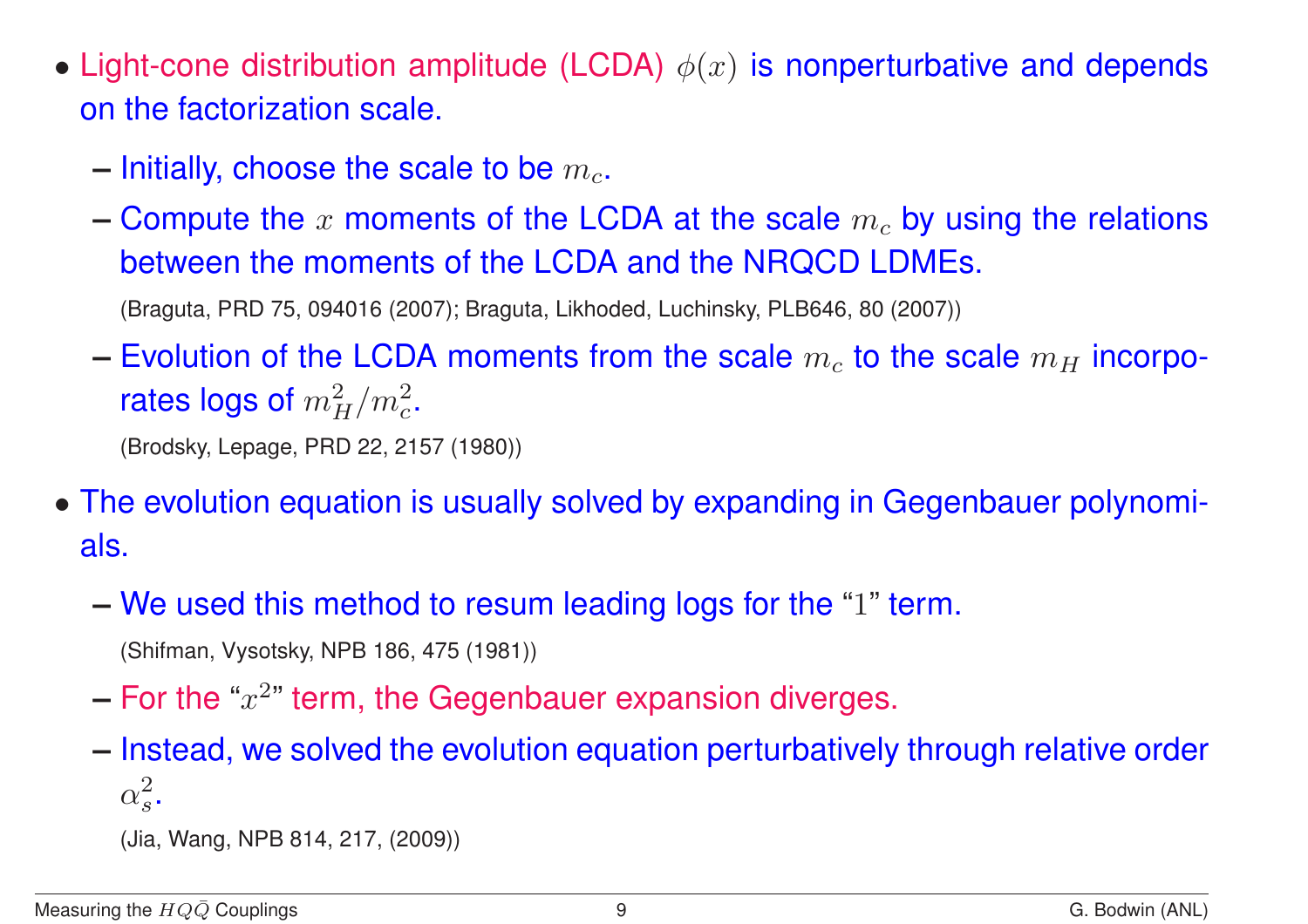#### Estimated Uncertainties

- Indirect Process: 2% uncertainty
	- **Uncertainties in**  $m_t$  and  $m_W$
	- $\sim$  Uncalculated corrections of higher orders in  $\alpha_s$
	- **–** Uncertainty in the  $J/\psi$  leptonic width
- Direct Process: 13% uncertainty
	- **–** Uncertainties in LDMEs
	- $-$  Uncalculated corrections of order  $\alpha_s^2$  $\frac{2}{s}$ ,  $\alpha_s v^2$ ,  $v^4$
	- $-$  Our new calculation of order- $v^2$  corrections reduced the uncertainty by a factor of 3.3.
- SM Higgs total width: 5% uncertainty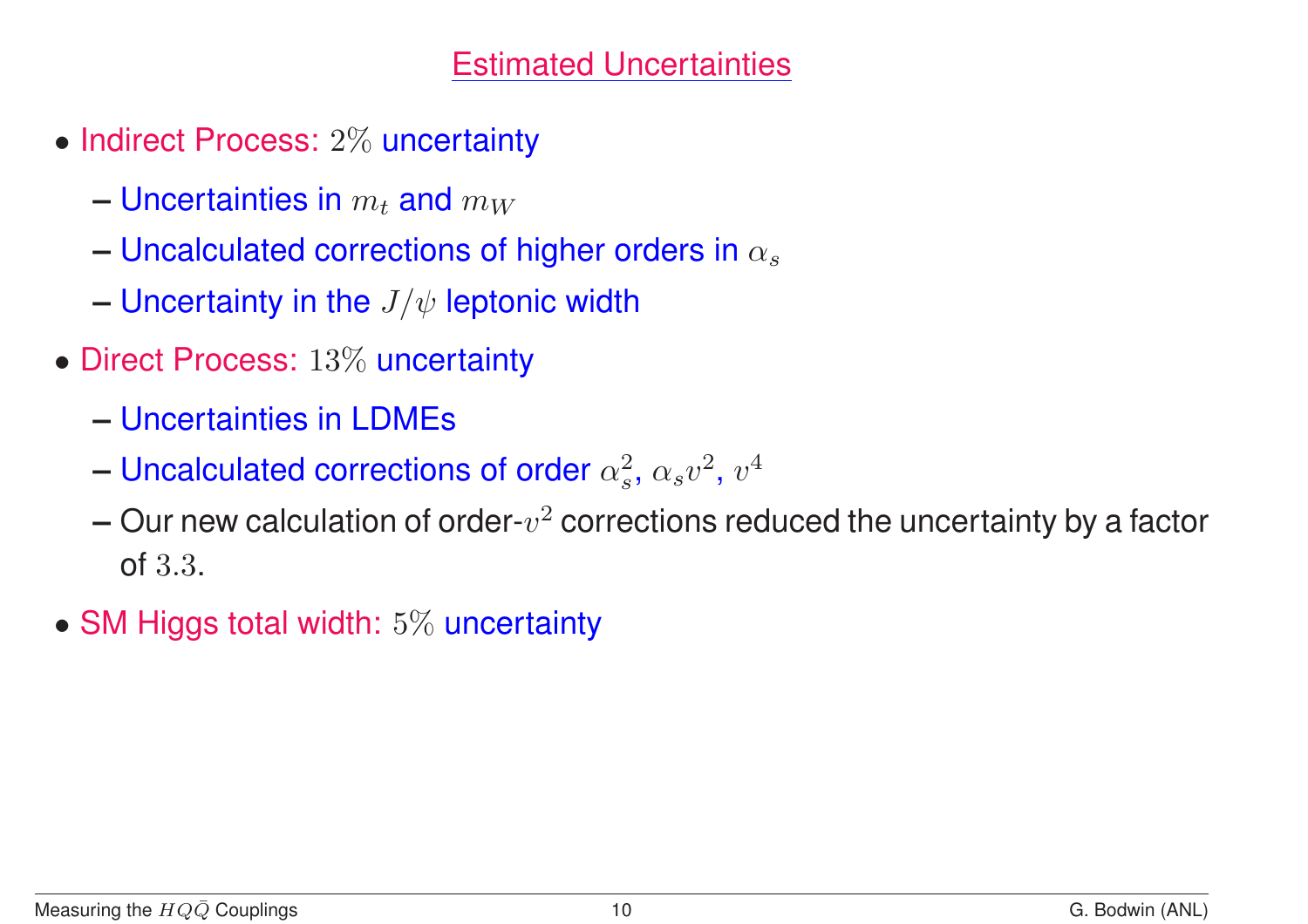Numerical Results for  $H \to J/\psi + \gamma$ 

 $g_{Hc\bar{c}}=\kappa_c\,g_{Hci}^{\rm SM}$  $Hc\bar{c}$  $\Gamma[H \to J/\psi + \gamma] = |(11.9 \pm 0.2) - (1.04 \pm 0.14)\kappa_c|^2 \times 10^{-10} \text{ GeV}.$  $\Gamma_{\rm SM}[H\to J/\psi+\gamma]=1.17^{+0.05}_{-0.05}\times 10^{-8}\ {\rm GeV}.\quad\quad {\cal B}_{\rm SM}[H\to J/\psi+\gamma]=2.79^{+0.16}_{-0.15}\times 10^{-6}.$ 

• The width is sensitive to deviations from the Standard Model value of the  $H\bar{c}c$ coupling:

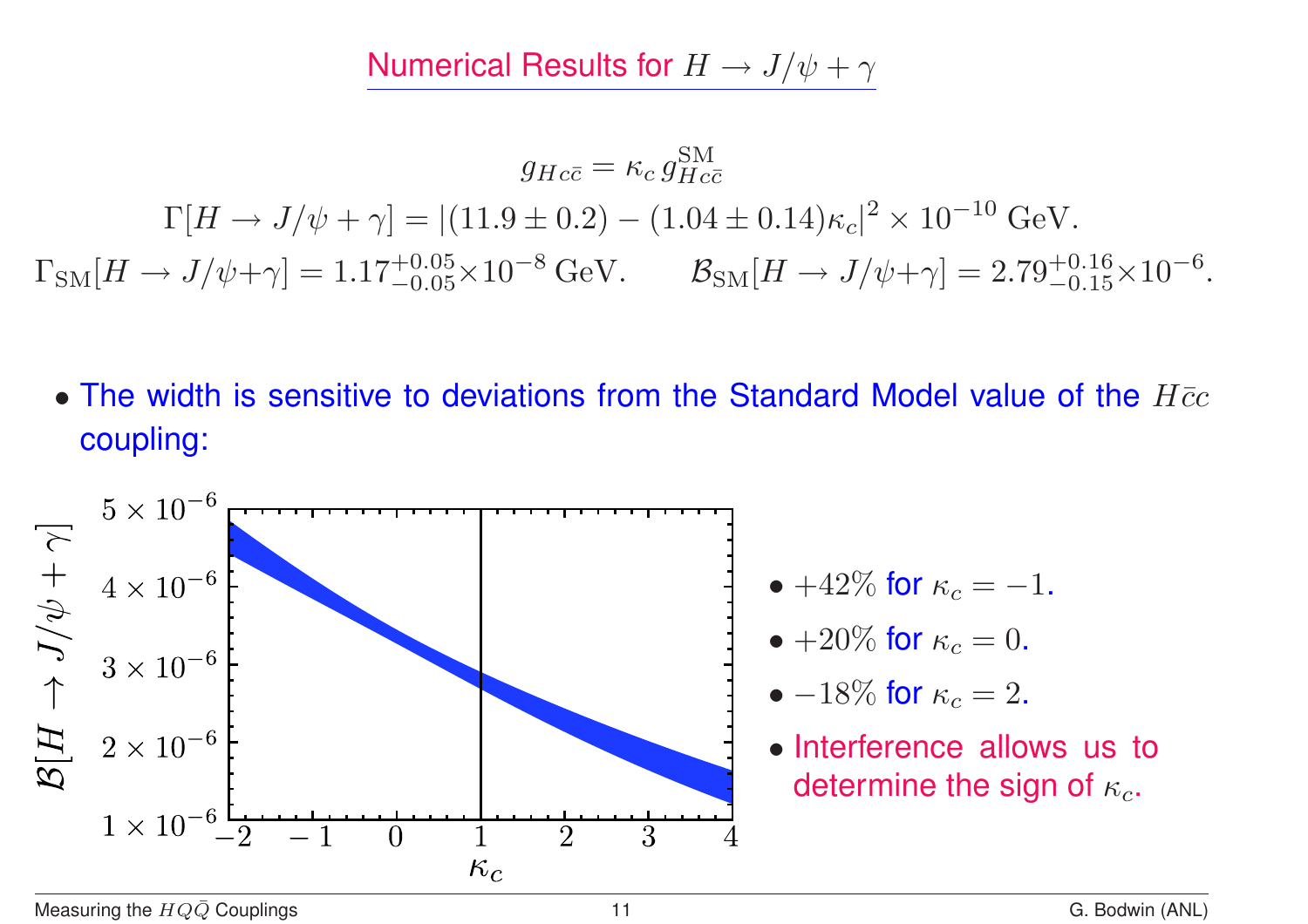Observability of  $H \to J/\psi + \gamma$  at the LHC

• The branching fraction through  $J/\psi + \gamma$  to  $\mu^+ \mu^-$  is

$$
\mathcal{B}_{\rm SM} \times \mathcal{B}_{J/\psi \to \mu^+ \mu^-} = 1.66^{+0.09}_{-0.09} \times 10^{-7}.
$$

• This is comparable to the branching fraction to the continuum background

$$
\mathcal{B}_{H\to \mu^+\mu^-\gamma} = 2.3\times 10^{-7}
$$
  

$$
(m_{J/\psi}-0.05~{\rm GeV} < m_{\mu^+\mu^-} < m_{J/\psi}+0.05~{\rm GeV})
$$

(Firan, Stroynowski, PRD 76, 057301 (2007))

- Combined ATLAS and CMS  $e^+e^-$  and  $\mu^+\mu^-$  events:
	- **–** 8 TeV LHC: 0.3 events
	- **14 TeV high luminosity LHC (** $\mathcal{L} = 3000 \text{ fb}^{-1}$ **): 113 events** 157 background events
	- **–** Expected acceptance/efficiency is about 50%.
	- $S/\sqrt{B}$  is significantly greater than one.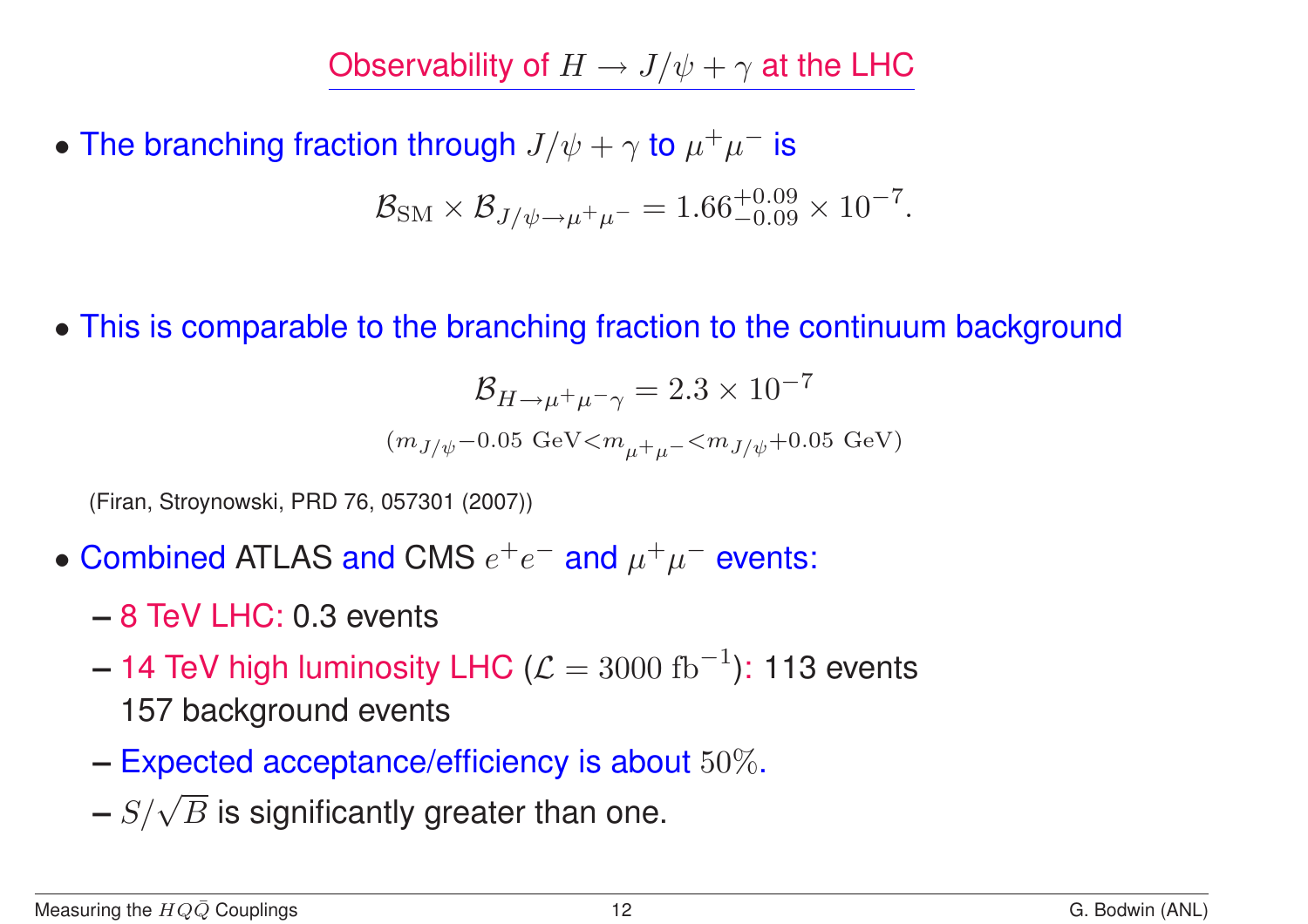• We do the same calculation for the  $\Upsilon(nS)$  states.

$$
g_{Hb\bar{b}} = \kappa_b g_{Hb\bar{b}}^{\rm SM}
$$

 $\Gamma[H\to \Upsilon(1S)+\gamma] = |(3.33\pm 0.03) - (3.49\pm 0.15)\kappa_b|^2 \times 10^{-10} \text{ GeV}.$ 

$$
\Gamma_{\rm SM}[H \to \Upsilon(1S) + \gamma] = 2.56^{+7.30}_{-2.56} \times 10^{-12} \text{ GeV}.
$$
  

$$
\mathcal{B}_{\rm SM}[H \to \Upsilon(1S) + \gamma] = 6.11^{+17.41}_{-6.11} \times 10^{-10}.
$$





- The SM rates are probably unobservable at the LHC.
- However, there is a dramatic sensitivity to deviations from the SM coupling.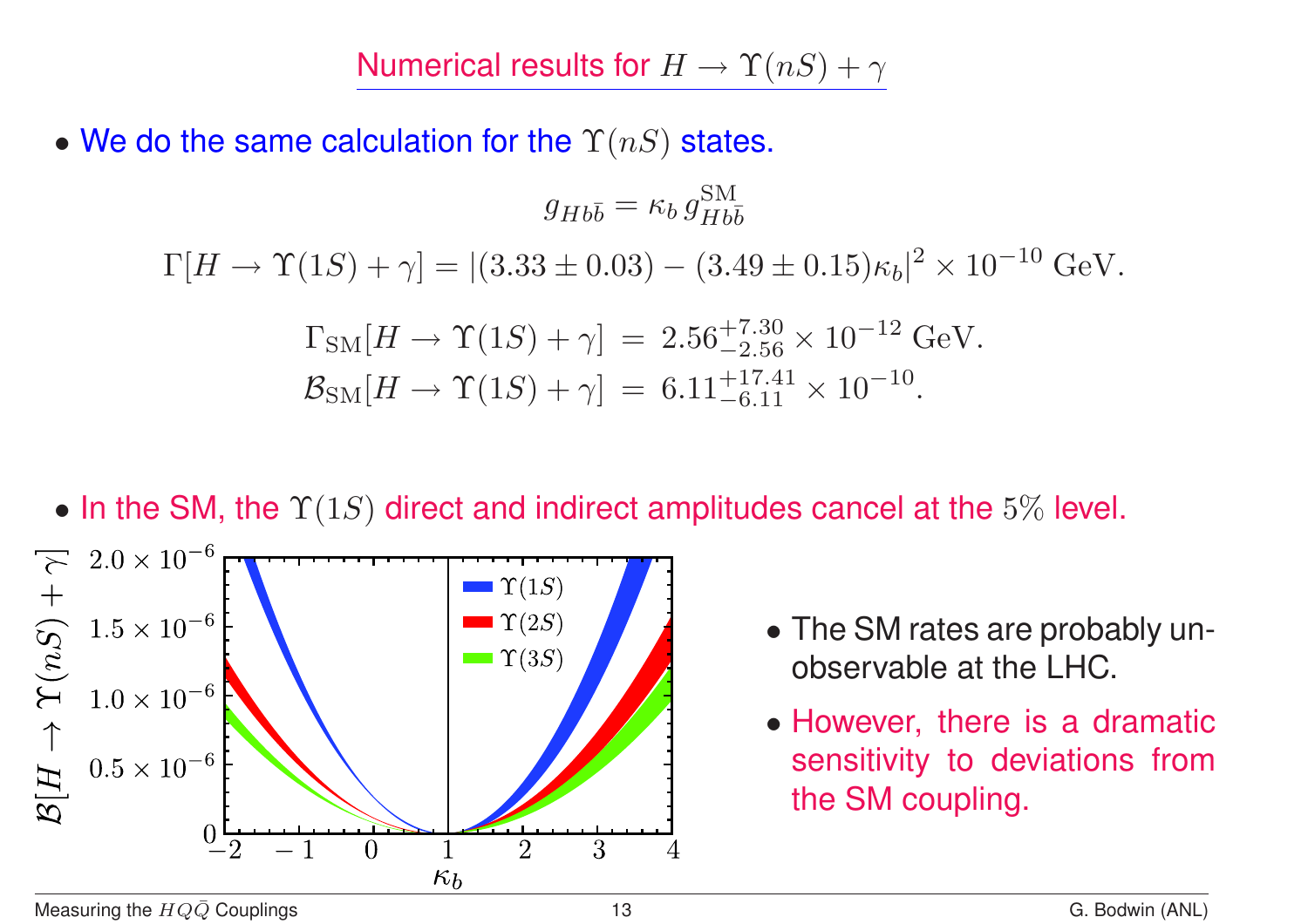Observability of  $H \to \Upsilon(nS) + \gamma$  at the LHC

• If  $\kappa_b = -1$ , we expect at a high-luminosity LHC ( $\mathcal{L} = 3000~\mathrm{fb}^{-1}$ ) the following combined ATLAS and CMS  $e^+e^-$  and  $\mu^+\mu^-$  events:

 $\Upsilon(1S)$ : 19 events,  $\Upsilon(2S)$ : 7 events,

- $\Upsilon(3S)$ : 6 events.
- Background from  $H \to \ell^+ \ell^- \gamma$ : 52 events  $(m_{\Upsilon} - 0.05 \text{ GeV} < m_{\ell^+ \ell^-} < m_{\Upsilon} + 0.05 \text{ GeV})$
- $\bullet$   $S/\sqrt{B}$  is of order one.
- There may be some discriminating power for the sign of  $\kappa_b$ .